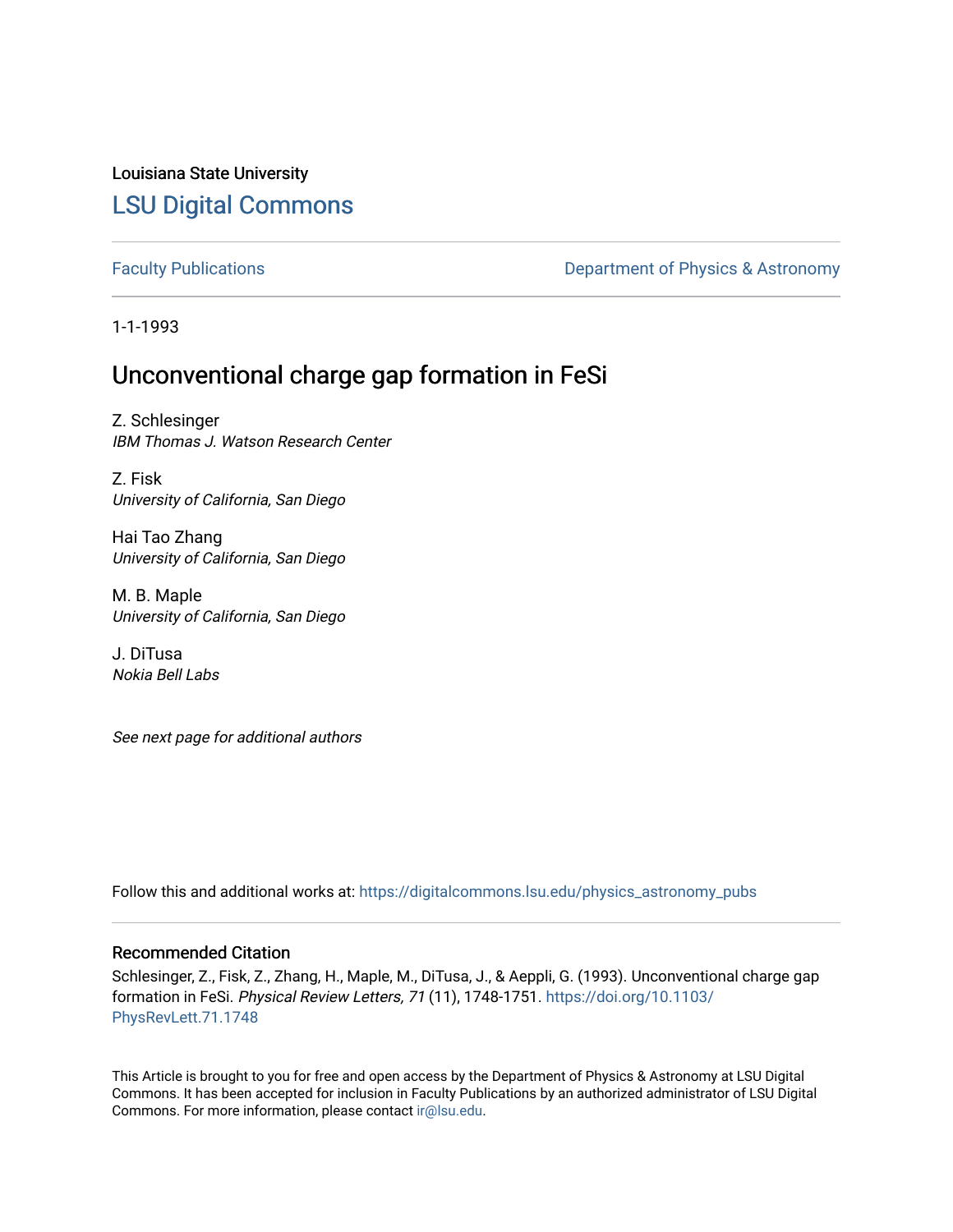### Authors

Z. Schlesinger, Z. Fisk, Hai Tao Zhang, M. B. Maple, J. DiTusa, and G. Aeppli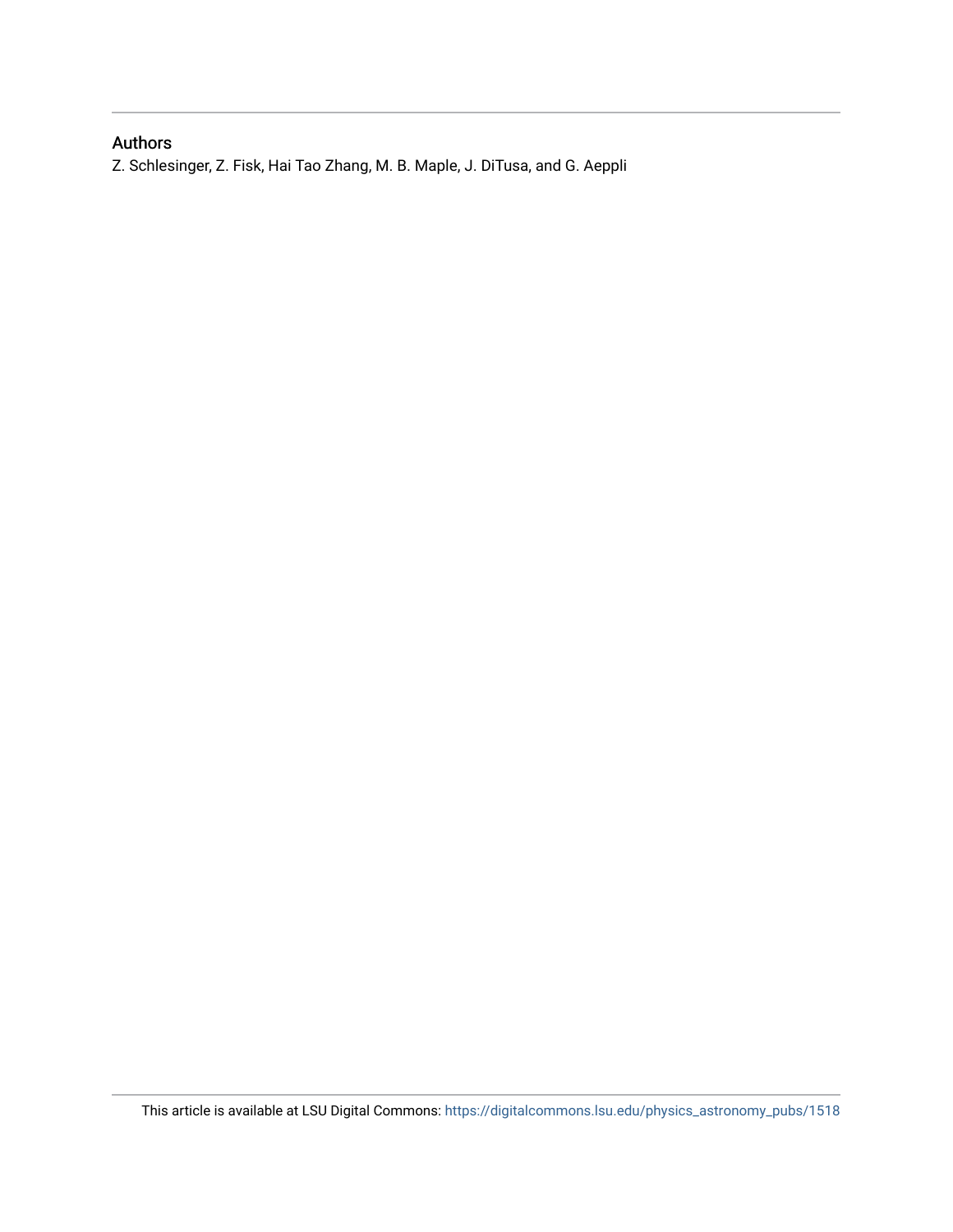# **UC Irvine UC Irvine Previously Published Works**

### **Title**

Unconventional charge gap formation in FeSi.

### **Permalink**

<https://escholarship.org/uc/item/8515c4ht>

### **Journal**

Physical review letters, 71(11)

### **ISSN** 0031-9007

### **Authors**

Schlesinger, Z Fisk, Z Zhang, HT [et al.](https://escholarship.org/uc/item/8515c4ht#author)

# **Publication Date**

1993-09-01

## **DOI**

10.1103/physrevlett.71.1748

### **License**

[https://creativecommons.org/licenses/by/4.0/ 4.0](https://creativecommons.org/licenses/https://creativecommons.org/licenses/by/4.0//4.0)

Peer reviewed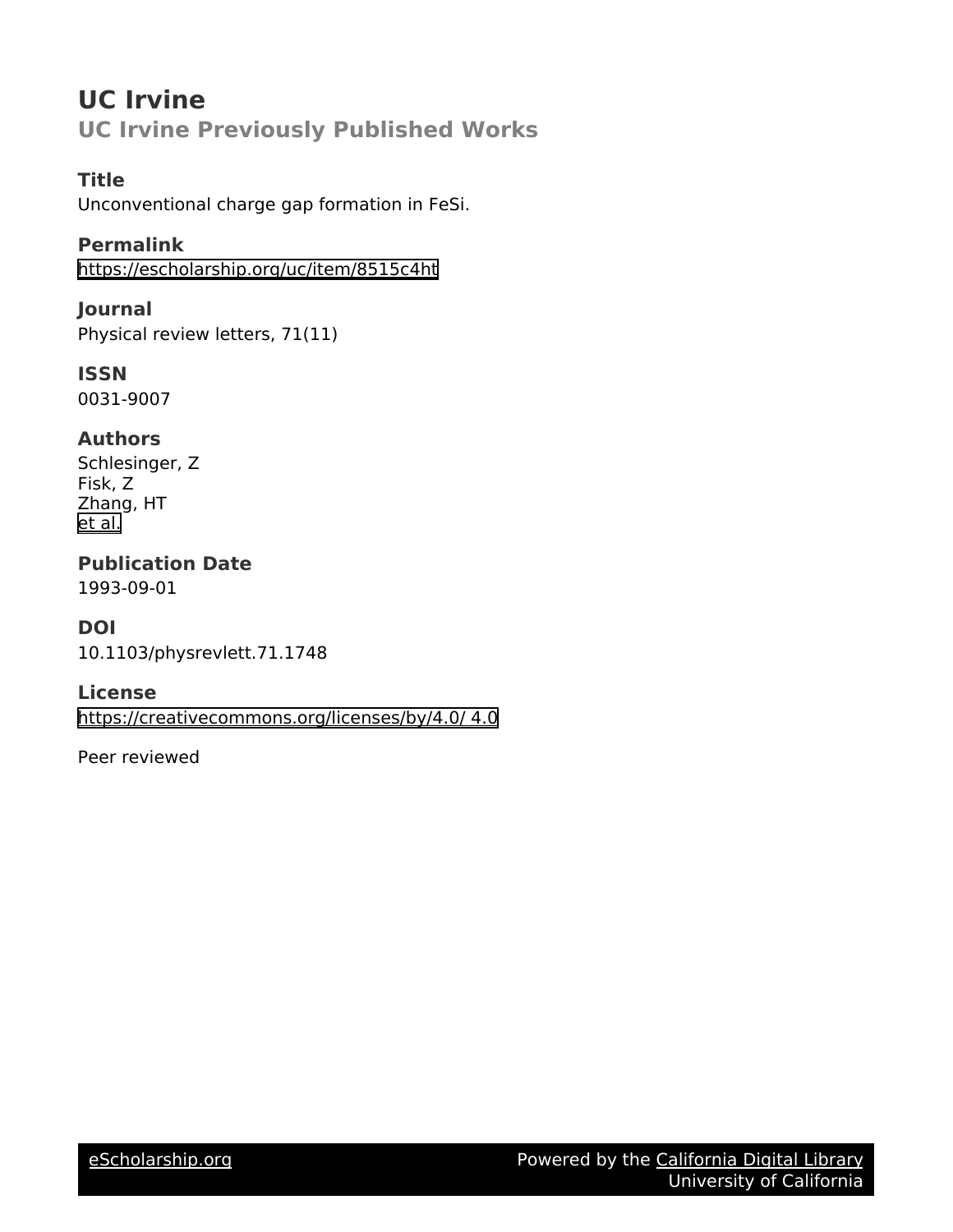#### Unconventional Charge Gap Formation in FeSi

Z. Schlesinger

IBM T.J. Watson Research Center, Yorktown Heights, New York 10598

Z. Fisk, Hai-Tao Zhang, and M. B. Maple University of California, San Diego, La Jolla, California 90000

> J. F. DiTusa and G. Aeppli AT&T Bell Labs, Murray Hill, New Jersey 07974 (Received 3 March 1993)

We report the first infrared and optical measurements of the absolute conductivity of FeSi. Above 200 K the ac conductivity of FeSi resembles that of a dirty metal, while at low temperature most of the conductivity below 60 meV is depleted, consistent with an energy gap of that magnitude. Thus in contrast to what is expected from a picture based on simple thermal activation, the gap disappears at a temperature which is low relative to its size. Moreover, the spectral weight lost below the gap does not reappear just above the gap, but is instead distributed over an energy range of order eV.

PACS numbers: 71.28.+d

FeSi is a nonmagnetic narrow gap semiconductor [1] with unusual features that it shares with a class of rare earth compounds known as hybridization gap semiconductors or Kondo insulators [2]. At low temperature, the electrical resistivity  $\rho(T)$  and magnetic susceptibility  $\gamma(T)$  of FeSi follow thermal activation laws characteristic of barriers of order 0.1 eV. At higher temperature  $(T \gtrsim 300 \text{ K}) \rho(T)$  rises slowly with T, as in a metal, and  $\chi(T)$  passes through a maximum near 500 K [1]. If a Curie-Weiss description is used for  $\chi(T)$  above its maximum, then the effective moment per Fe is several Bohr magnetons. While local density functional band structure calculations [3] yield a semiconducting gap of roughly the correct size  $(-0.1 \text{ eV})$ , they cannot account for the large magnitude of  $\chi(T)$  [4,5], nor the result that the substitution of as little as 10% of the Fe by Co yields a magnet with helical spin order [6]. Thus with regard to spin fluctuations there are substantial discrepancies with conventional band theory. A question which naturally arises is whether an examination of the charge fluctuations would yield similar discrepancies. We have thus performed infrared and optical reflectivity measurements to establish the temperature dependent evolution of the charge fluctuation spectrum of FeSi. While a number of rare earth and actinide-based Kondo metals and semiconductors have been characterized in this way  $[7-10]$ , these are the first such measurements on FeSi. Two aspects of our data are particularly unusual and interesting. The temperature dependence shows a disappearance of the gap at lower temperature than would be expected based on a simple thermal activation picture. Even more striking, the spectral weight lost on gap formation at low temperature is spread over an energy range of order eV  $(-30$  times the gap). In this sense, band theory fails spectacularly, even though it yields roughly the correct value for the infrared gap.

The samples investigated were single crystals of typical

size  $2 \times 2 \times 2$  mm<sup>3</sup>, grown by vapor transport. Figure 1 shows the magnetic susceptibility  $\chi(T)$  and resistivity  $\rho(T)$  measured for crystals of the same type used in the infrared study. The solid lines represent the activated shows the magnetic susceptibility  $\chi(T)$  and resistivity  $\rho(T)$  measured for crystals of the same type used in the nfrared study. The solid lines represent the activated orms,  $\chi(T) = (C/T)e^{-\Delta_{\chi}/KT}$  and  $\rho(T) = \rho_0 e^{-\Delta_{\chi}/2KT$ 



FIG. 1. Magnetic susceptibility  $\chi$ , the resistivity  $\rho$ , and the integral of the infrared conductivity from 0 to 500 cm<sup>-1</sup>,  $n/m^*$ , are shown as a function of temperature for cubic FeSi. The solid curves in parts (a) and (b) are activated forms, as described in the text.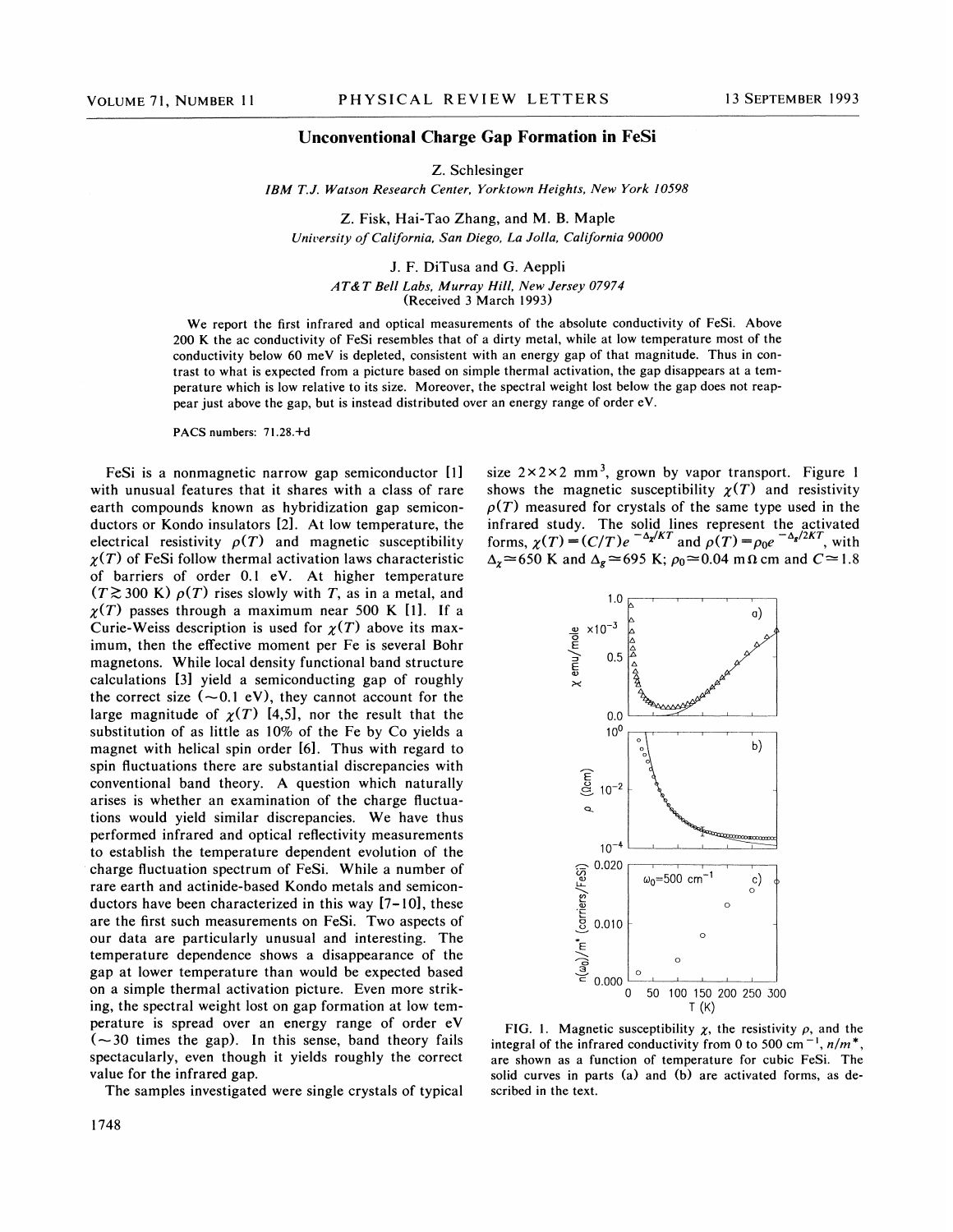emu K/mole. The Curie constant  $C$  is that associated with  $g \approx 2$  and  $s = \frac{3}{2}$ , which might occur for a  $d^7$  ion such as  $Fe<sup>+</sup>$  [11]. The high quality of our crystals is demonstrated by the large resistance ratio,  $\rho(1.2 K)/$  $\rho(300 \text{ K})$  ~ 10<sup>5</sup>, and the small size of the low temperature Curie tail in  $\chi(T)$ , which corresponds to 0.2% of spin  $\frac{3}{2}$  impurity per formula unit.

Near normal incidence reflectivity measurements of the cubic FeSi crystals were performed using a scanning interferometer for the 50–5000 cm<sup>-1</sup> range, and a grating spectrometer for the near infrared and visible range  $(2000-25000 \text{ cm}^{-1})$ , as described previously [12]. The samples were abrasively polished using water as the lubricant, and mounted in a circulating He cryostat, in which all the reflectivity measurements were performed without breaking the sample vacuum. An evaporated Ag film immediately adjacent to the sample was used as a reference. The sample and reference were mounted on a stable moving arm, with which their positions could be reproducibly interchanged within each temperature and frequency range. The absolute accuracy with this technique is about 1%, however, the precision for measuring temperature dependent changes in  $R$  is better than 0.3%. Repeated cycling of the temperature from 20 to 250 K was employed to probe for temperature dependence up to 20000  $cm^{-1}$ .



FIG. 2. Measured reflectivity, the real part of the conductivity  $\sigma_1(\omega)$ , and dielectric function  $\epsilon_1(\omega)$  of FeSi are shown as a function of frequency at 250 (long dashes) and 20 K (short dashes) (10000 cm  $^{-1} \approx 1.25$  eV).

In Fig. 2, the infrared reflectivity, conductivity  $[\sigma_1(\omega)]$ , and dielectric function  $[\epsilon_1(\omega)]$  of an FeSi crystal are shown for temperatures of 20 and 250 K up to 8000 cm $^{-1}$ . Figure 3 shows the temperature dependence of the reflectivity and of  $\sigma_1(\omega)$  at low frequency, as well as the indefinite integral of  $\sigma_1(\omega)$ ,  $n(\omega)/m^*$ . Note the excellent correspondence between the low frequency infrared conductivity and the dc values [from Fig. 1(b)] shown by the symbols along the  $\omega = 0$  axis in Fig. 3(b).

The conductivity data are obtained by Kramers-Kronig transform [13] using reflectivity data from 80 to 22000 cm<sup>-1</sup>. At low frequency, terminations with  $R=1$  $-a\omega^{1/2}$  or  $R$  = const are matched to the data. These ter-<br>minations have a negligible effect on the data above  $\sim$ 120 cm<sup>-1</sup>. The method of high frequency termination is more significant, and as such we have explored a wide



FIG. 3. Infrared reflectivity R, conductivity  $\sigma_1(\omega)$ , and the integral of the conductivity from 0 to  $\omega$ ,  $n(\omega)/m^*$ , are shown as a function of frequency for  $T=20$  (solid), 100 (dashed), 150 (dotted), 200 (dot-dashed), and 250 K (solid) for cubic FeSi. The symbols at  $\omega=0$  show the measured values of  $\sigma_{dc}$  [from Fig. 1(b)] for the same temperature sequence. The inset shows the difference between  $n(\omega)/m^*$  at 250 and at 20 K (solid curve). The dotted curve shows the effect on  $n(\omega)/m^*$  shifting the 20 K reflectivity data by  $+0.5\%$ .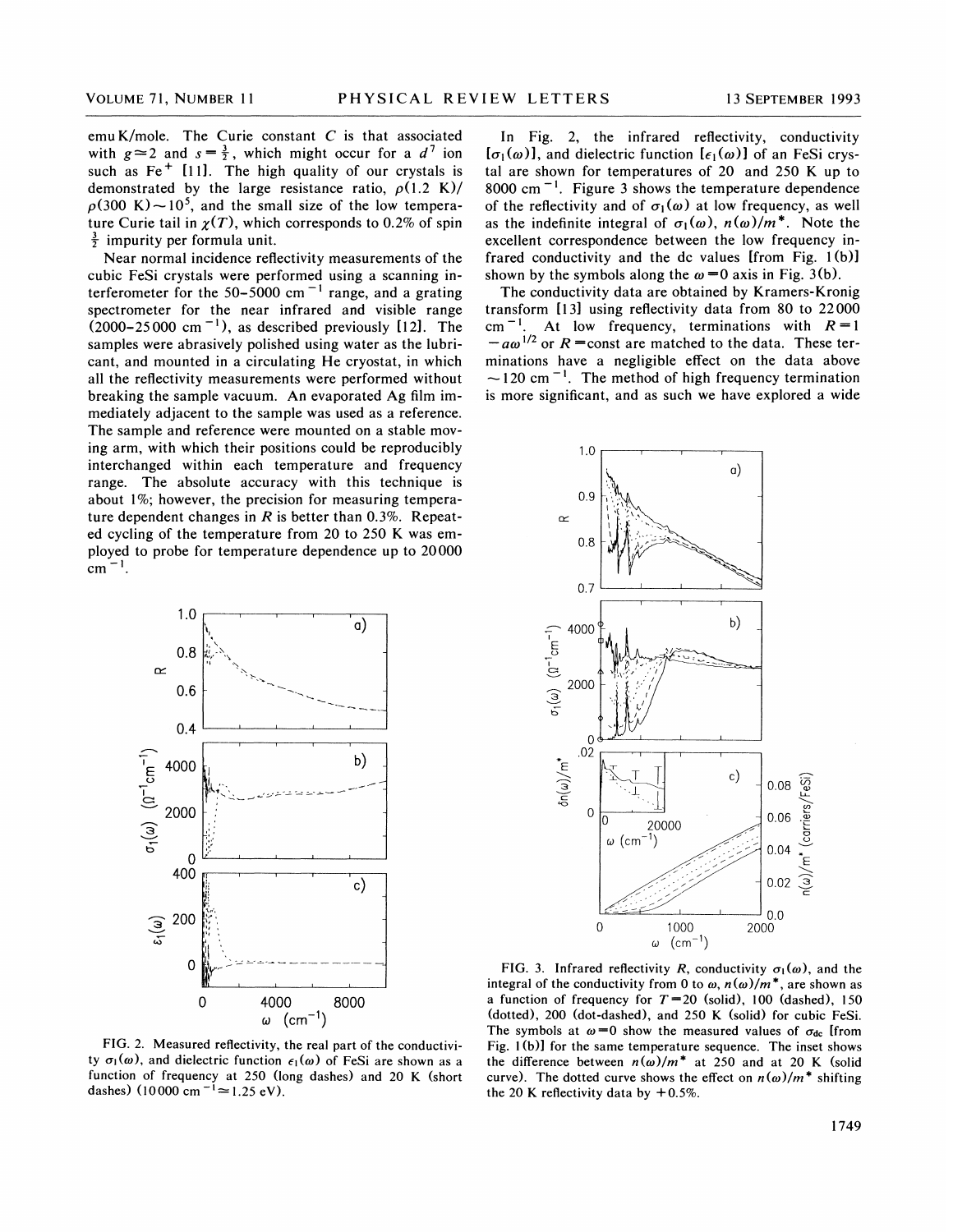variety of possible terminations and analyzed their effects on the data. To avoid pathological cases, we restrict our attention to extensions of the data which correspond to a conductivity in the ultraviolet comparable (within a factor of  $\sim$  2) to that of elemental transition metals such as Fe or Ni [14,15]. This is appropriate since the UV transitions involve core levels, and are little influenced by environment or banding effects [13]. We find that the absolute value of the conductivity shows some dependence on the termination (primarily above 10000 cm $^{-1}$ ). However, the juxtaposition of the conductivity spectra at different temperatures, which embodies our central results, is unaffected by the choice of termination.

At 250 K, the absence of a sharp Drude peak at the origin distinguishes FeSi from elemental transition metbright distinguishes Fest from elemental transition increases, where  $\sigma_{dc}$  is typically  $\sim 100000 \Omega^{-1}$  cm<sup>-1</sup> at room temperature. The conductivity thus resembles that of a dirty metal; however, to account for the low conductivity by ordinary disorder (elastic scattering) would require an elastic mean free path of about 0.5 nm (assuming one carrier per Fe). This is unrealistic given the high quality of our crystals  $(-1)$  defect per 500 FeSi pairs). The data instead suggest that strong inelastic scattering is limiting the conductivity, as it does at high temperatures in rareearth based heavy fermion metals [9] due to the strong carrier-moment interaction.

At low frequency the characteristics of gap development are observable in both the reflectivity and  $\sigma_1(\omega)$  at low temperature (Fig. 3). One also notices that the phonon related features in the reflectivity become increasingly prominent as the metallic screening disappears at low temperature. At 20 K the conductivity is very small below 500 cm $^{-1}$ , and there is a dramatic onset of absorption between 500 and 700 cm<sup> $-1$ </sup>. The dielectric function  $\epsilon_1(\omega)$  rises to a very large value ( $\sim$ 300) at low frequency and temperature, which is primarily the residue of the  $\sim$  500 cm<sup>-1</sup> (60 meV) gap feature in  $\sigma_1(\omega)$ . The peaks in  $\sigma_1(\omega)$  at 205, 332, and 466 and possibly 820 cm<sup>-1</sup>, which are particularly easy to see at low temperature due to the lower noise level in  $\sigma_1(\omega)$ , are due to direct absorption by infrared active optical phonons. The strength of the 332 cm<sup> $-1$ </sup> mode is unusually large, as discussed below.

From these data we estimate a characteristic energy scale for charge excitations of 500 cm<sup>-1</sup> (60 meV), which is the frequency at which the steeply increasing part of  $\sigma_1(\omega)$  extrapolates to zero [Fig. 3(b)]. Thus we ignore the tail on  $\sigma_1(\omega)$  extending to lower energy, which may be associated with impurities and/or absorption due to an imperfect surface. The activated behavior of  $\rho_{\text{dc}}$ suggests that it is appropriate to associate the 500 cm<sup>-</sup> threshold  $(-700 \text{ K})$  with a gap in the charge fluctuation spectrum at low T. The filling and disappearance of the gap occur at a lower temperature than would be expected from simple thermal activation, since the gap is about 700 K, and has mostly filled in by 200 K. Such a high ratio of the characteristic energy to temperature  $(-3.5)$  is suggestive of collective behavior. The gap disappears entirely near 300 K, which is roughly the temperature where the slope of  $\rho$  vs T becomes positive. One thus observes in both the resistivity and the infrared conductivity a departure from activated behavior at a surprisingly low temperature. This is the first experiment which explores the disappearance of a gap as a function of temperature in a semiconductor, thus a comparison to actual data from a conventional semiconductor is not possible.

One can, however, compare our results for FeSi to what would be expected for conventional semiconductors. There, thermally excited carriers provide free-carrier conductivity in the gap at high temperature, and also block interband transitions into the states above the gap (which are now partially occupied) thereby reducing the conductivity above the gap [13]. The intensity associated with transitions from states just below the gap, which are partially unoccupied, is similarly reduced. With increasing temperature, a decrease in the conductivity above the gap compensates for the increase in the free-carrier conductivity. An infrared sum rule, which requires that the integrated area under  $\sigma_1(\omega)$  must be unchanged, is thus satisfied [13]. The expectation for a conventional semiconductor is that this shifting of spectral weight primarily occurs with a frequency range of order several times the gap. Thus the integral of  $\sigma_1(\omega)$  from  $\omega = 0$  to a frequency of order several times the gap should be nearly independent of temperature.

For FeSi it is apparent in Figs. 2(b) and 3(b) that the modest conductivity increase just above the gap does not compensate for the conductivity missing from the gap region at low temperature. That  $\epsilon_1(\omega)$  is large and positive [Fig. 2(c)] establishes that the "missing area" is not shifted to low frequency, as occurs for a superconductor. (The reflectivity in our measurement range would be noticeably influenced if more than  $\sim$  5% of the area were shifted to low frequency.) In Fig.  $3(c)$  the integrals of  $\sigma_1(\omega)$  are nearly parallel between about 700 and 2000  $cm^{-1}$ , indicating very little recovery of missing area in this frequency range. The inset in Fig. 3(c) shows the difference between  $n(\omega)/m^*$  at 250 and at 20 K. This quantity diminishes gradually with increasing frequency, indicating a slow recovery of the missing area at sufficiently high energy. The growing error bars reflect the numerical uncertainty associated with the fact that  $\delta n(\omega)$  is obtained from the integral of the difference between two large numbers. The dotted curve shows the effect of shifting the 20 K reflectivity upward by  $0.5\%$ with respect to the reflectivity at 250 K. Because of these systemic uncertainties, our data are consistent with a recovery of the missing area by a frequency of  $\gtrsim 16000$  $cm^{-1}$  (2 eV).

Both the broad form of the high temperature conductivity and the observation that one needs to go to unusually high frequency to satisfy the conductivity sum rule